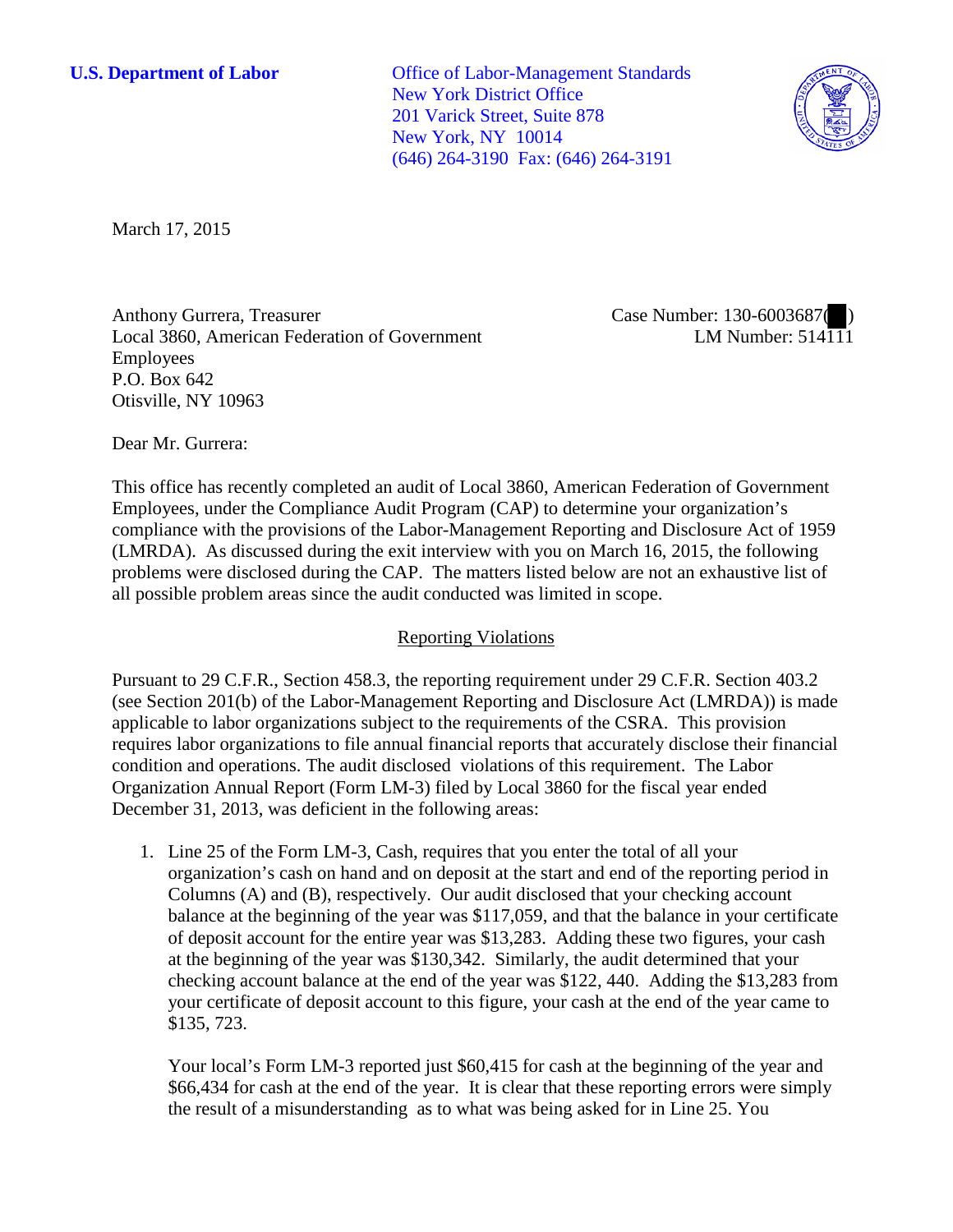mistakenly inserted the figure of \$60,415 from Line 55, Total Disbursements, into Line 25A, and the figure of \$66,434 from Line 44, Other Receipts, into Line 25B.

2. Line 38, Dues, requires that you enter the total dues received by because your total reported receipts in Line 44 were \$66, 434, and your total reported disbursements your organization. The voluntary premium deductions of those members who choose to participate in your dental plan are not dues, and should not be reported as such, even though they reach you from the AFGE National Office together with dues as a bi-weekly lump sum. For reporting purposes, you must separate the regular membership dues from the voluntary deductions that are intended to be transmitted by you to the dental plan on behalf of the participants.

From the records provided to you for each pay period from the AFGE National Office, you must calculate the total amount that has been voluntarily deducted from members' paychecks for the dental plan. You must then subtract that amount from the total lump sum amount that the AFGE has sent you. The remainder will be the total amount of actual membership dues that you have received. The total of these membership dues received during the year should be reported in Line 38. The total of dental plan deductions received for the year should be reported under "Other Receipts" in Line 43.

Local 3860 must file an amended Form LM-3 for the fiscal year ended December 31, 2013, to correct the deficient items discussed above. I encourage Local 3860 to complete, sign, and file its report electronically using the Electronic Forms System (EFS) available at the OLMS website at www.olms.dol.gov. Reporting forms and instructions can be downloaded from the website, if you prefer not to file electronically. The amended Form LM-3 should be filed electronically no later than March 31, 2015, or submitted to this office at the above address by the same date. Before filing, review the report thoroughly to be sure it is complete and accurate. Paper reports must be signed with original signatures.

## Other Violations

The audit disclosed the following other violation:

1. Inadequate Bonding

Pursuant to 29 C.F.R. Section 458.35, officers and employees of any labor organization subject to the CSRA are required to be bonded in accordance with Section 502(a) of the LMRDA. This provision requires that union officers and employees be bonded for no less than 10% of the total funds those individuals or their predecessors handled during the preceding fiscal year.